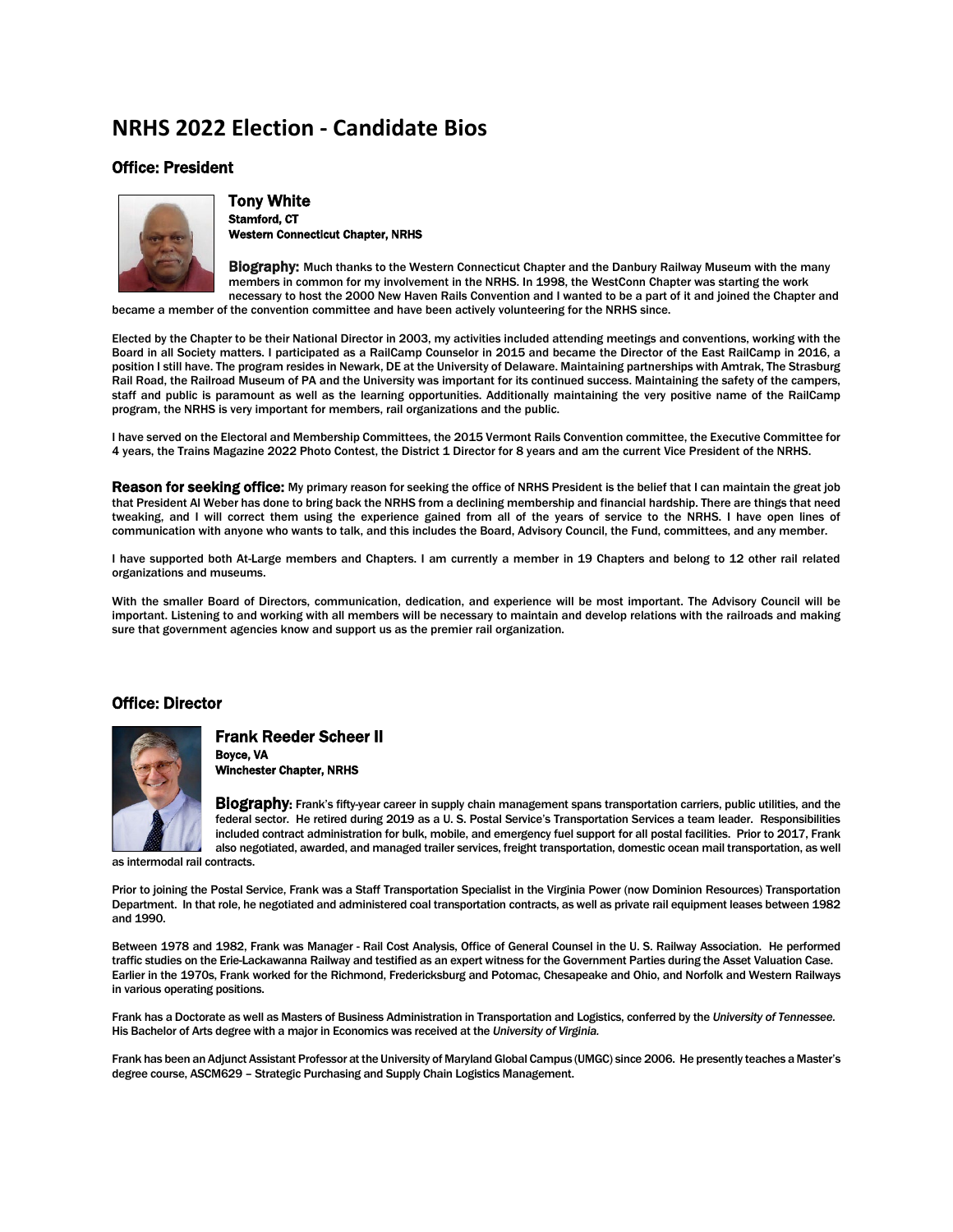Reason for seeking office: A majority of members focus upon steam locomotive development, construction, and operation. While this historical interest is well understood and documented, other aspects of railway operation such as signals, communications, freight traffic, and station agency work are opportunity areas for further research and authorship. Preservation opportunities for disappearing railroad structures decline with each passing year. The NRHS Grants Program is an important contributor to these efforts and should be strengthened through increased member involvement for both giving as well as applying efforts to approved projects.

My personal view is that some members belong to more than one railway historical society including the National NRHS and its Chapters. Those members will be well served if several historical societies coordinate events and annual conventions. A benefit is that attendance of two or more societies at a single venue can obtain better services pricing, in addition to allowing members to attend presentations and workshops that are not limited to a single railroad's perspectives.

#### Office: Director



Ellen F. Scott<br>Bluffton, SC Cape Cod Chapter, NRHS

Biography: After graduating from college, I spent the next years working various jobs while obtaining a master's degree. I then worked for Verizon until I retired in 2003. During retirement I began my own business in stained glass and jewelry making. I sold my work at craft shows and was in two galleries located on Cape Cod. I

also taught jewelry making at a local art center.

ln late 2014 l was appointed by my chapter to be their representative on the Advisory Council. ln 2015 l was elected to be the Council's Secretary. I retained that position until Spring 2021 when I was appointed to fill the position of Chairperson due to the death of the chairperson and the election of the vice-chairperson to the Board of Directors. ln the spring of 2021, I was appointed to the position of Secretary of the Board of Directors. I continue to hold that position.

From 2016 to the present, I have been a Railcamp counselor and on the RailCamp committee. I have served at both the East and West camps but have been primarily at the East.

Reason for seeking office: As a member of the Advisory Council, I have attended many Board meetings. With the By-Law change and reduction of board members, I feel that the Director position requires a person who can devote their time to the position. The person should also be able to attend meeting in person. I also feel that the members of the Board should be willing to work in the best interest of the NRHS and help it move forward. I feel that I am qualified for the position and will work with the other Board members to continue the purpose of the NRHS.

#### Office: Director



### R. Robert Bitzer Laurel, MD Washington D.C. Chapter, NRHS

**Biography:** I'm a native Washingtonian. I was born, raised and educated in the DC area. In my professional life I served as an Executive with both May and Macy's Department stores for 40 years in many operational, auditing and system capacities. I'm now retired.

I have been a member of the NRHS for nearly 60 years. I hold memberships in several chapters of the Society and other rail organizations including R&LHS, FEBT, C&O Hist. Soc, WM Rwy. Hist. Soc.

My background and experience in the Society includes National Treasurer (current), Conference Coordinator (current), former member of the BOD's, former Convention Chairman, By-Laws and Planning Committees, Mid-Atlantic RVP, current member NRHS Fund Board of **Trustees** 

I also enjoy photography, O gauge model railroading and railroad watch collecting.

Reason for seeking office: I would like to join the board again in order to work with the officers, board members and the membership of the Society for the following reasons:

First, the NRHS needs to do things that are relevant to the purposes of rail history, preservation, education, and resource development. We have in place excellent programs to meet many of these goals which include Heritage Grants, RailCamp, the Digital Film & Video Library. We need to seek out new partnerships with others both in the historical preservation and the corporate business worlds who will help us move forward not only with these programs but to develop new ones related to the history and development of railroads.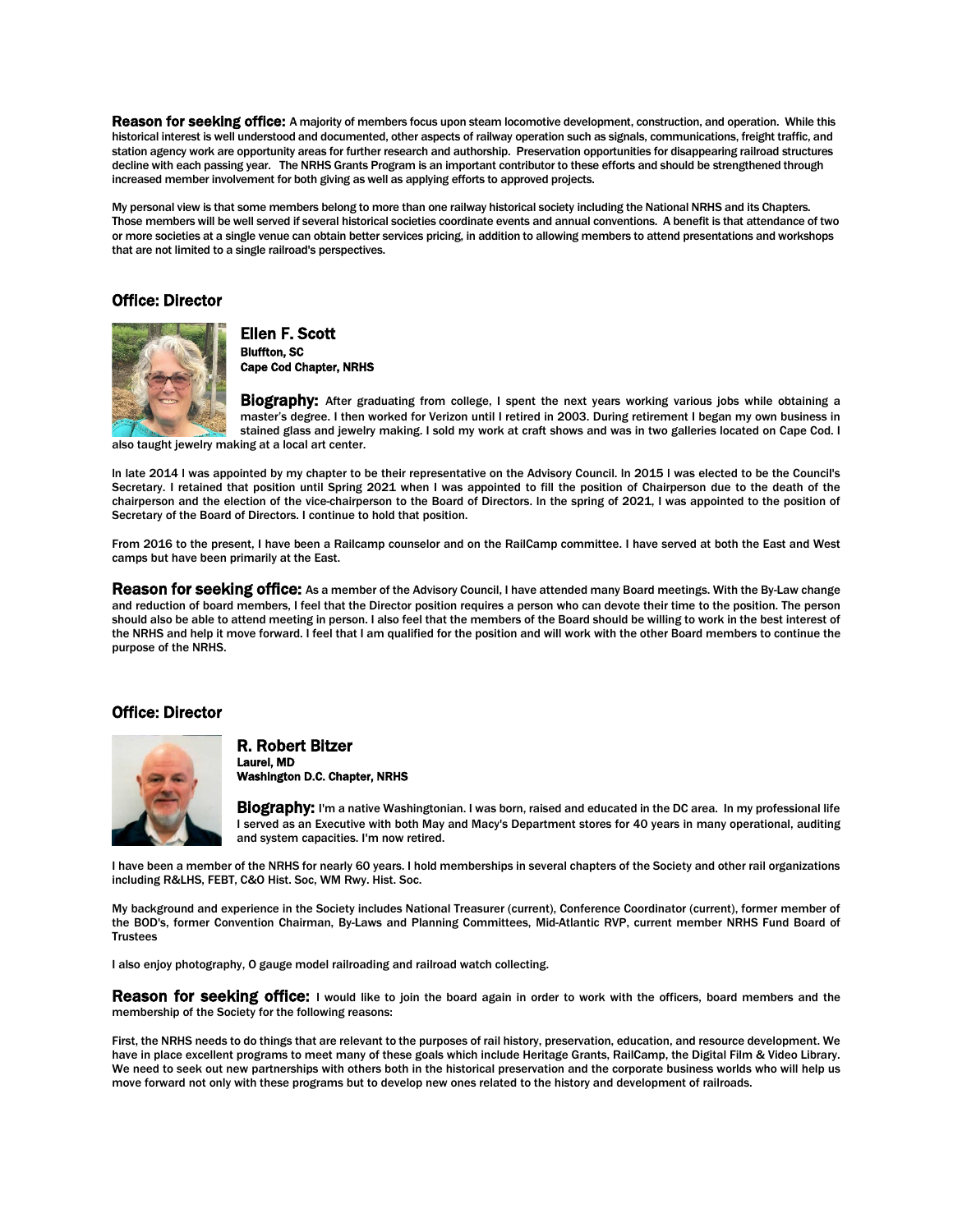Second, we need to build solid working relationships with the chapters and membership of the Society. The members are the Society. Without members we could not have accomplished all of the great things that have been done since our founding in 1935. Working together as a team through the NRHS Advisory Council we can develop a strong future for the Society so it can continue its goal of preservation and education on the history of railroads and railroading.

Let's move forward and meet these challenges.

#### Office: Director



William Scott Andes<br><sub>Springfield</sub>, <sub>OH</sub> Cincinnati Chapter, NRHS

**Biography:** I have been a practicing attorney for 30 years and am currently in my 27th year of NRHS membership. Among my many interests, I have a particular passion for and interest in railroads and railroad history.

Since joining the Cincinnati Chapter in 1995, I have served in several capacities including President and Newsletter Editor for over 20 years. I have also represented my Chapter in the NRHS since 1999 as a National Director and an Advisory Council Representative, and most recently have served as NRHS Director for District 5 since 2020. I have made many friends in the NRHS and enjoy traveling to and participating in NRHS Conventions and Conferences across the US.

Reason for seeking office: My longstanding NRHS and Chapter memberships, as well as my record of service in elected office in both organizations, provide me with experience dealing with many issues in both as well as a unique perspective in understanding 'the NRHS-Chapter relationship. My education and· experience as a practicing attorney also benefit both organizations, in terms of the ability to understand the many legal and business issues that arise in the management of a non-profit corporation in today's world.

I look forward to having the opportunity to continue to serve the NRHS as a Director and ask for your support in the upcoming 2022 Election.

#### Office: Director



**Jon Baake<br>Tall Timbers, MD** Washington D.C. Chapter, NRHS

Biography: Jon has been a member of the NRHS for 55 years, having joined in 1967. His fascination with trains and railroads began at a very early age when his father introduced him to trains and railroading in Southern California. He was living in the Washington DC area when he joined the NRHS and the Washington DC Chapter, NRHS.

Jon's active support of the NRHS began in 2007 when he retired and became active with his chapter as a member of

the trip committee and serving a crew member on the chapter's 1923 Pullman, the Dover Harbor. At that time, he also became active with the National organization serving as the chapter representative from the time the Advisory Council was established until 2017 when he became a NRHS Director, a position he holds to this day.

Early on he recognized he could help in publicity when he found current membership brochures did not exist. He updated the outdated brochure, arranged for printing, and started a process to distribute it widely. He presently sends out about 8000 brochures annually to NRHS members for use at chapter events and train shows and to over 100 tourist railroads and museums making them available for customers.

During his time as a Chapter Representative and Director he has never missed a meeting, save one, with an excused absence.

Reason for seeking office: As a Director under the new structure, I will work to increase public awareness of and membership in the NRHS. I will continue working to retain current members and attract new members. I initiated and operate the program making NHRS membership brochures available at no cost to chapters, railroad museums, and railroad attractions such as tourist railroads. I believe this program has been largely responsible for the gradually increasing membership the society has enjoyed over the last two years.

As a Director, I hope to establish a Publicity Committee focused on increasing public awareness of the NRHS and increasing NRHS membership through as many means as possible. As a Director I will support the NRHS where needed and as asked. And I will continue my efforts to promote the NRHS through an increasingly wide distribution of membership materials. As a retired executive and Chief lnformation Officer of a large organization, I have the time and experience to make this a reality.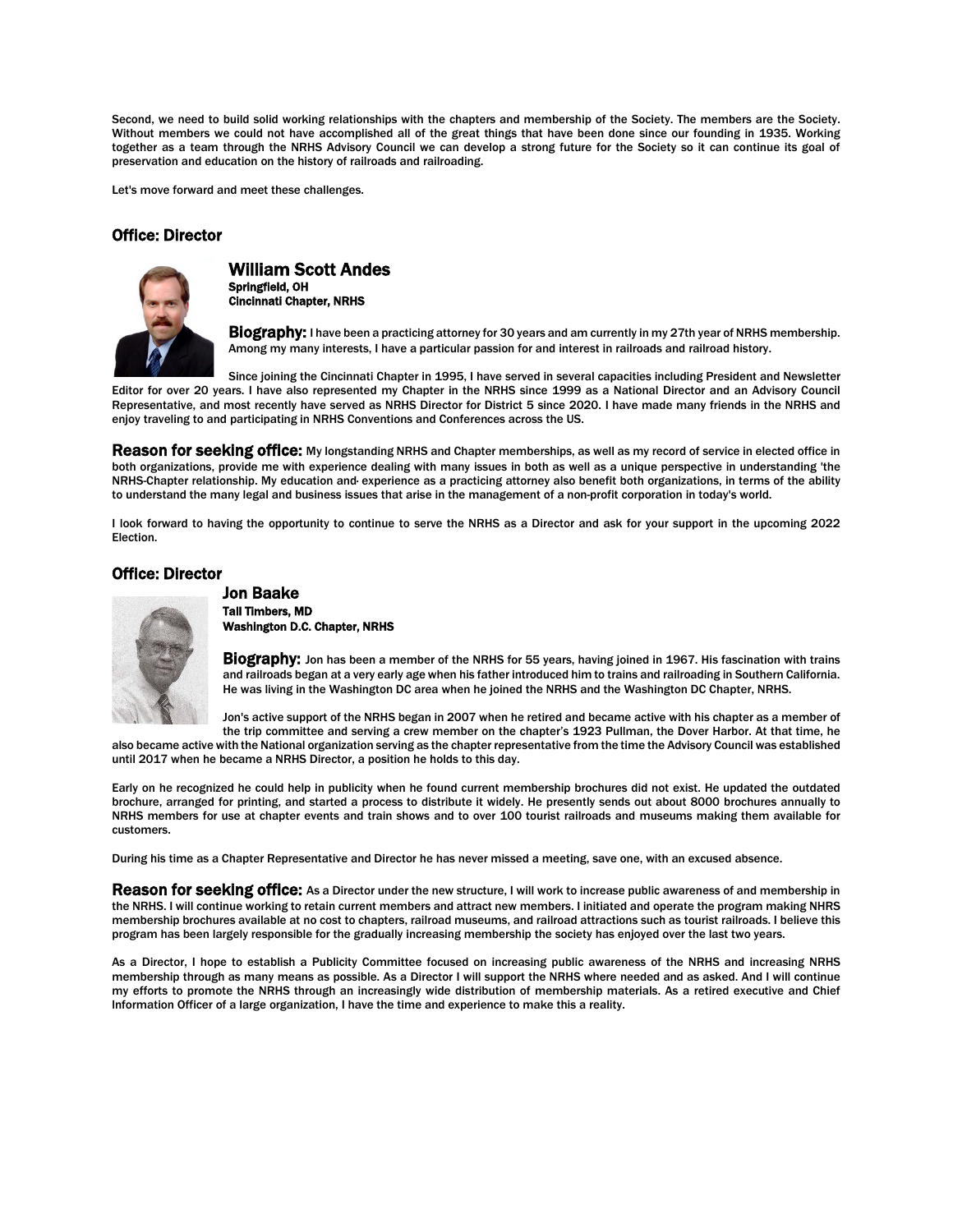#### Office: Director



Kevin Feeney Abington, PA Philadelphia Chapter, NRHS

**Biography:** I have been a member since 1986. When living in CT, I was active in the West Connecticut Chapter serving as Editor, Officer [VP & Treasurer] and docent in its switch tower museum. Later I switched to the Philadelphia Chapter. where I have been Officer [VP & President] and Editor of Cinders.

My main interest is Midwest RRs and I belong to the IT, GM&O and TRRA historical societies. I am a retired CPA with doctoral degree in Accounting from Pace University. My dissertation was a detailed study of 00s of RR annual reports. In the early 2000s, I served on the NMRA's BOD and that of another not-for-profit organization.

I am currently the Comptroller of the NRHS Fund.

**Reason for seeking office:** NRHS membership has declined as older members have passed away and few new members have joined. The NRHS must take steps to attract younger members. From chasing Big Boy and other steam engines, I know there are many younger railfans. We need to make better use of the web and social media.

We need to partner with other RR orgs in holding our meetings and conventions. We should offer online digital events like the NMRA has done with NMRAx or NERx. The Philadelphia Chapter has had hybrid zoom meetings for the last year attracting members who were otherwise unable to attend meetings for health or other reasons like living elsewhere. Working with others in formulating a new strategy for the NRHS and then implementing it, making any needed changes, etc.

I would welcome your vote so I can serve as one of the nine directors.

#### Office: Director



## Charles L Webb York, PA

Harrisburg Chapter, NRHS

Biography: Born in 1958 and growing up in West Chester PA I couldn't help becoming an avid fan of the Pennsy. The West Chester Branch of the PRR ran past my elementary school. I have been interested in railroads since I was young.

Timing is everything in that I was graduating from college during the latter part of the Penn Central years and the early Conrail days when layoffs in the rail industry were widespread. I worked for a bit on the Octorara Railroad in Kennett Square PA. My senior paper in high school was on the history of the railroad in West Chester.

In 1981, I graduated from West Chester University with a degree in Political Science / Public Administration. My senior paper was on the potential impacts of the then newly passed Staggers Rail Act of 1980.

With no opportunities in the railroad industry, I worked for the Pennsylvania Department of Transportation. I held various management positions starting in 1985 and retired from state government in 2015. I served as a volunteer firefighter/ Emergency Medical Technician for 30+ years.

My wife Patti and I are owners of Tartan Insurance and Investments LLC, and we own an antique business, Railroad Ave Antiques and Toy Trains.

I have been a National Director with the NRHS since 2016 and serve as the Chairperson of the NRHS Heritage Grants Program Committee.

I belong to the following groups: Harrisburg, Pennsylvania Chapter of the NRHS, The Northern Central and Philadelphia Chapters of the PRRT &HS. I am a railroad photographer and collector of railroadiana, Lionel and American Flyer trains. I have travelled extensively via AMTRAK. I enjoy the history of the rails as well as modem day railroading.

Reason for seeking office: I am running for the Board of Directors of the National Railway Historical Society because I have a passion for preserving railroad history and for promoting the camaraderie that goes with membership of this first-class organization. I recognize the need to promote new memberships by appealing to the next generation of railfans and rail history lovers.

I have served as a Director since 2016 and have worked hard to be sure the needs of our chapters are met. I strive to strengthen the NRHS for the future. We have weathered some very difficult storms in the past several years, yet we continue to push forward. We continue to build on a strong foundation as we continue to grow and promote our mission.

The NRHS has several signature programs which help move us forward in our mission. Those signature programs are Rail Camp, Heritage Film Collection, Historic Plaque Program, Operation Lifesaver and of course the most important the Heritage Grants Program. I am a bit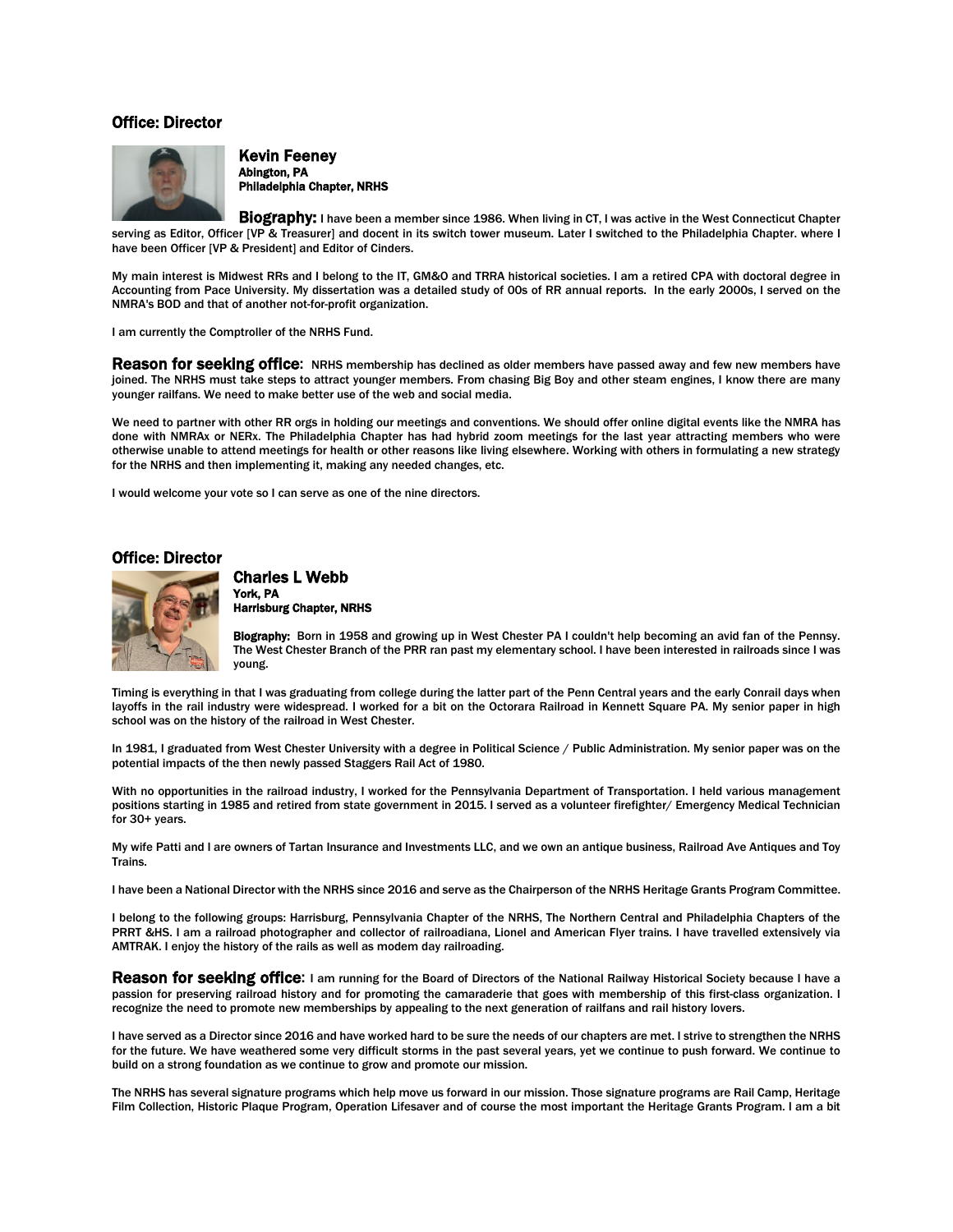biased in that I have served since 2019 as Chairperson of the Heritage Grants Committee. I serve with a great group of volunteers who put in countless hours reviewing grant applications and providing their recommendations regarding awards. The interest in historic preservation of our railroad heritage is strong and the needs are great. Through this program we reach organizations across the country and help with historic preservation projects that also help to strengthen their communities.

I see great opportunities for the NRHS going forward. With the new smaller board of directors my experience in matters of the NRHS, my experience in working with our chapters and my experience in both the public and private sector will be an asset to our organization. With a smaller board of directors, it is imperative that our board be in touch with the needs of our chapters, work hard to promote the NRHS especially to the next generations and to work with similar organizations in a combined effort to promote the preservation of railroad history.

I ask for your support and your vote in the upcoming election for Director of the National Railway Historical Society.

Office: Director



# Eric P Fogg<br>Clive, IA

At-Large Member

Biography: Appreciation and preservation of railroads has long been a passion. As a child, playing for hours with a hand-me-down Lionel set got me "hooked." Wanting to pay for college led me to work as a switchman on the Frisco Railroad.

My journalism degree turned into a marketing, advertising and public relations career. With an active job, family, and civic life, photographing train stations became my hobby. I cataloged dozens of rapidly disappearing or repurposed depots. I've also advocated for depot preservation, written articles and made public presentations on

various railroad-themed topics.

As a volunteer leader in a national toy train association with 10,000+ members, I served as treasurer, convention planner and eventually national president. I now volunteer regularly at the Boone and Scenic Valley Railroad in Iowa. When the trains run, I return to being a switchman. The remainder of the year I'm a volunteer archivist, cataloging donated materials and helping organize displays.

Often choosing trains as the preferred way for personal travel, I've ridden the rails in 17 different countries and 47 states. I've also participated in historical events, including riding the last passenger train out of St. Louis Union Station and on the final passenger run of The Canadian across Canada.

Participating in 2019's NRHS-sponsored Golden Spike Celebration was a highlight to last a lifetime. That led me to run for NRHS Global Director, where I've served the last two years.

In addition to my interest in historic rail preservation, I am active in Rotary International.

**Reason for seeking office:** With each passing day, the railroad industry and its legacy fade from the American consciousness. Now, more than ever, we need to stay focused on our mission. As a Director, I would dedicate my skills and energy to sustain the organization and carry out strategies to increase its visibility and growth.

- Increase awareness of and participation in NRHS-sponsored events and excursions
- Improve NRHS's financial position by careful, thoughtful spending and on-going recruitment of members.
- Continue and expand the Heritage Grants program leading to generation of more publicity regarding the results of our investments.
- Encourage more contributions to the Heritage Film Collection by staging an annual amateur competition among members for the best railroad photographs, with recognition at the Convention.
- Strong funding and possible additional locations could be key for the future of RailCamp. These campers are the new members of tomorrow.
- With Covid relief funding and new infrastructure spending just beginning to be felt in all 50 states, NRHS may well have a role to play. This could be the time to strongly advocate for preservation, rail, and high-speed rail, among other issues. Who better to raise a voice in that effort than the NRHS?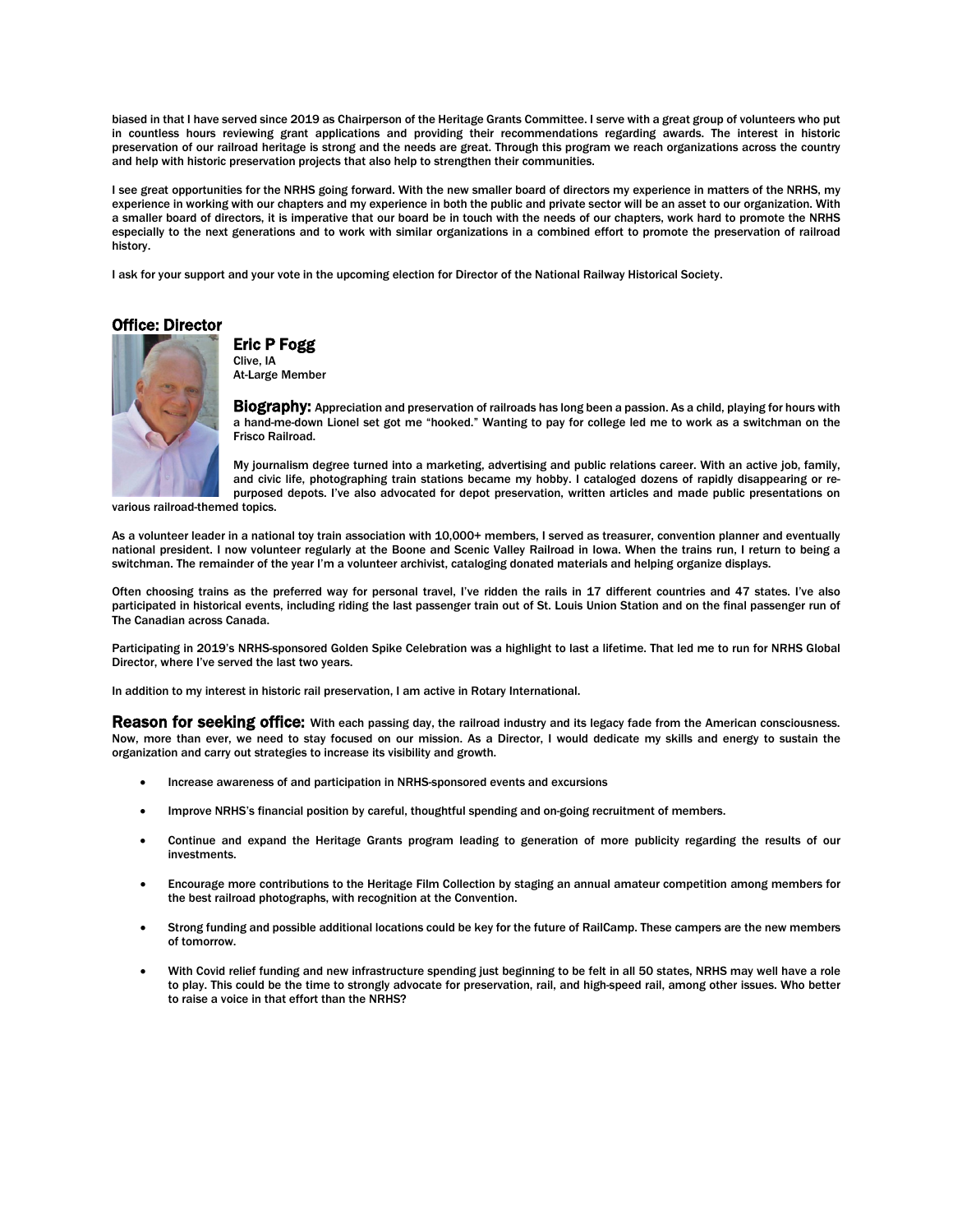#### Office: Director



John Goodman<br>Bloomington, MN Northstar Chapter, NRHS

Biography: I spent 42 years working in a several passenger departments of various railroads, including the last 33 years in Amtrak. At Amtrak, I held various positions, including sales and operations.

I joined the NRHS in 1969. I'm a charter member of the Northstar Chapter and have held several board positions. I'm currently the Chapter's President.

I am the NRHS National Convention Committee Chairman, and a Director on the National organization's Board of Directors.

Reason for seeking office: In the past I have served as a Director of District 6. I am now serving as a Director on the NRHS' Board of Directors. I wish to continue my work in representing the many chapters of the NRHS. I think the chapters need to be heard in the grand scheme of the NRHS as a whole.

#### Office: Director



## **Carol Ann Cornelius**<br>Saint Clair Shores, MI

At-Large Member

Biography: Graduated Western Michigan University, BS mathematics. Accounting professional with extensive experience budgeting, expense monitoring, and pension plan administration for major financial corporation and 700-member trade association. Created new processes and procedures that ensured continuous improvement in efficiencies and cost savings. Computer literate; IT backup for financial corporation.

CONSOLIDATED FINANCIAL CORPORATION (Subsidiary of Great American Financial Resources, Inc.) 2002-2011

- Recruited by Company President to create new 401(k) program and oversaw the transfer of 401(k) plans from third party administrators to new program.
- Lowered cost budgets six consecutive years with 99% accuracy in accounts payable processing by setting up QuickBooks to incorporate cost center reporting.

• Wrote detailed procedure manuals for all job functions; utilized them to train employees.

- TOOLING, MANUFACTURING & TECHNOLOGIES ASSOCIATION (Formerly Michigan Tooling Association) 1973-2002
	- Assisted in creation of 401(k) program for member companies, starting with 15 companies, growing to 120 companies.
	- Trained three staff members in 401(k) plan administration procedures.
	- Led training seminars for member  $401(k)$  plan administrators.
	- Wrote computer program for 401(k) trust accounting.
	- Administrator UAW pension plan. Major role in termination, 7,200 participants, \$73,000,000 in assets. Coordinated with IRS and PBGC, locating participants, distributing assets.

NATIONAL RAILWAY HISTORICAL SOCIETY 2009-Present

- Convention Treasurer since 2016.
- Assistant Treasurer since 2019.
- Engage with officers, directors, and working members to pay bills, reimburse expenses. Assist with budget preparation, audits, financial statements.

Reason for seeking office: I would like to move into a position where I could have greater input into NRHS operations and planning. While giving due consideration to all programs, I am especially interested in:

INCREASING COMMUNICATION AMONG MEMBERS AND CHAPTERS by establishing a members-only website on which members and chapters could share their railway photographs and other items of interest and discuss matters of concern to the NRHS. This would allow more members to feel involved in the organization and facilitate communication among chapters.

ESTABLISHING AN ONLINE STORE to sell NRHS paraphernalia and making it available year-round, to members and public. Paraphernalia is good advertising. l propose an annual convention T-shirt design contest in which members could submit designs promoting the upcoming convention, and T-shirts with the winning design could be sold online.

PRODUCING AN NRHS DIRECTORY listing names of all officers, directors, committees, committee chairs, and committee members, with job descriptions for all positions covered by the directory.

EMPHASIZING HERITAGE GRANTS AND RAILCAMP to stimulate interest in railway history and the NRHS. Nothing generates interest in railway history like an operating steam engine. It is in NRHS' interest to strongly support organizations seeking to restore and operate historical equipment. I would like RailCamp expanded to include more young people.